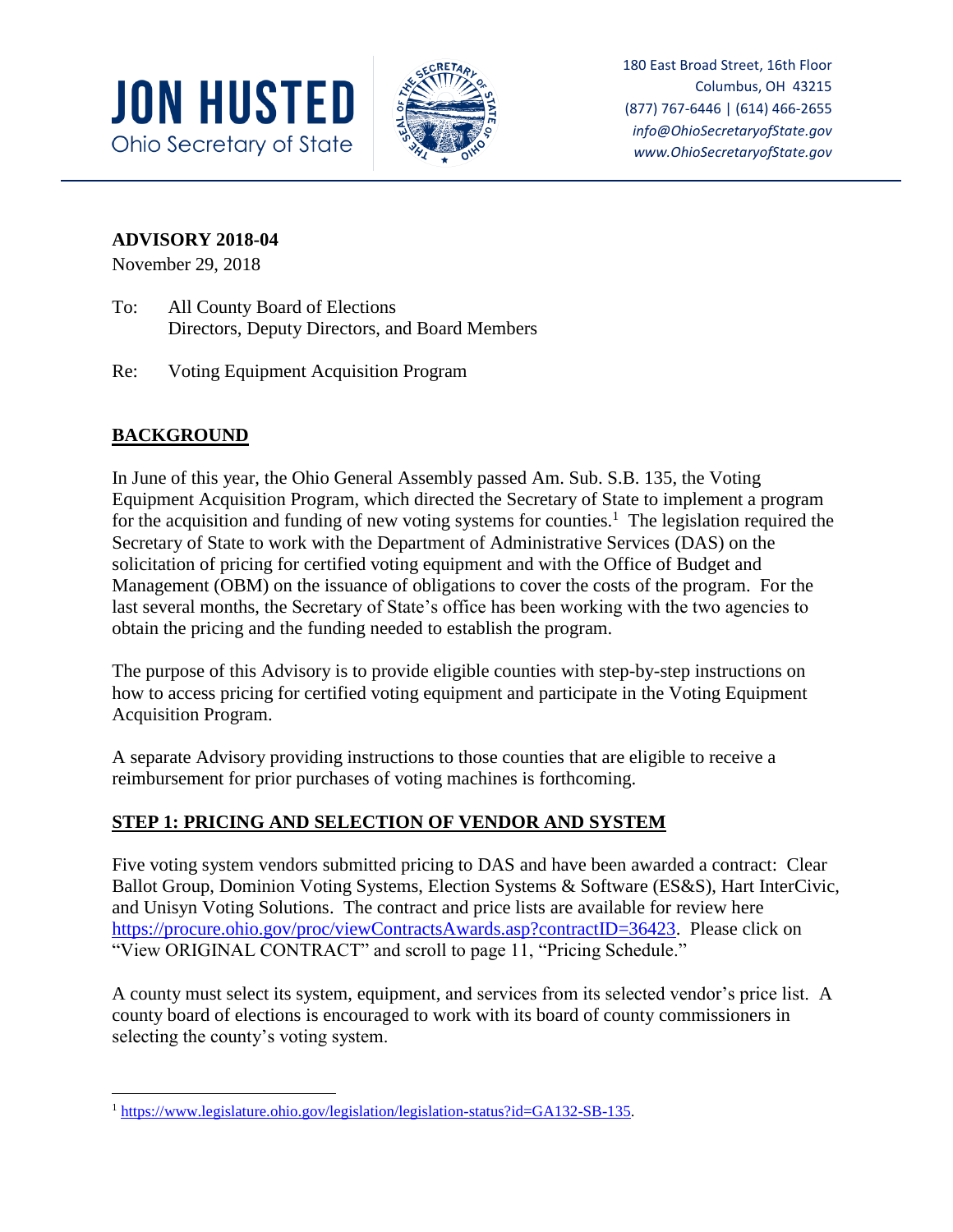There are two tables within each vendor's price list: Table A State-Funded Items and Table B Non-State-Funded Items. The items and services in Table A are eligible to be paid for by the state under the Voting System Acquisition Program. The items and services in Table B are not eligible to be paid for by the state. The county is responsible for the cost of any item or service that it selects from Table B and for any item or service from Table A that exceeds the amount of the county's allocation.

## **STEP 2: OBTAIN PROPOSAL AND DRAFT CONTRACT**

Once a county has selected its vendor and system, it needs to obtain a proposal and draft contract from the vendor and submit both documents to the Secretary of State's office for review. The board of elections must upload the documents to its Secretary of State's SharePoint folder and send an email to [bseskes@OhioSecretaryofState.gov](mailto:bseskes@OhioSecretaryofState.gov) stating that the documents have been uploaded. Additional instructions for uploading the documents to SharePoint will be provided via email.

The proposal must state the voting system selected by the county, detail in two separate lists (i.e., one list for Table A and one list for Table B) the specific services and equipment and quantities of each needed by the county, and provide a designated contact for the vendor.

The draft contract must contain all of the details and legal requirements regarding the implementation of the proposal and the delivery and installation of the voting equipment in the county.

## **STEP 3: RESOLUTION AND SUBLEASE-PURCHASE AGREEMENT**

After the Secretary of State reviews the county's proposal and draft contract, the board of county commissioners of the county must pass a resolution authorizing participation in the subleasepurchase arrangement with the Ohio Secretary of State. The text of the resolution is being provided to each county with this Advisory in an editable format to allow the county to insert the appropriate county name, dates, and amounts. Please note that a county is not permitted to edit the substantive content of the resolution.

Next, the county board of county commissioners and the board of elections must complete the Sublease-Purchase Agreement. As with the resolution, an editable format has been provided with this Advisory to allow the county to enter the appropriate county name and address, dates, and vendor. Exhibit A-1, Schedule of State-Financed Equipment, must contain the list of equipment selected by the county from Table A. Exhibit A-2, Other Uses of State Contribution, must contain the list of services selected by the county from Table A. Note that the equipment and services listed in this Exhibit must mirror the county's proposal (Step 2, above).

After the county commissioners and board of elections completes the Sublease-Purchase Agreement, the following officials are required to execute three copies of the Agreement: the county commissioners, the director of the county board of elections, the county prosecuting attorney, and the county auditor. The board of elections must mail or deliver two signed copies to the Secretary of State for the Secretary of State's signature.